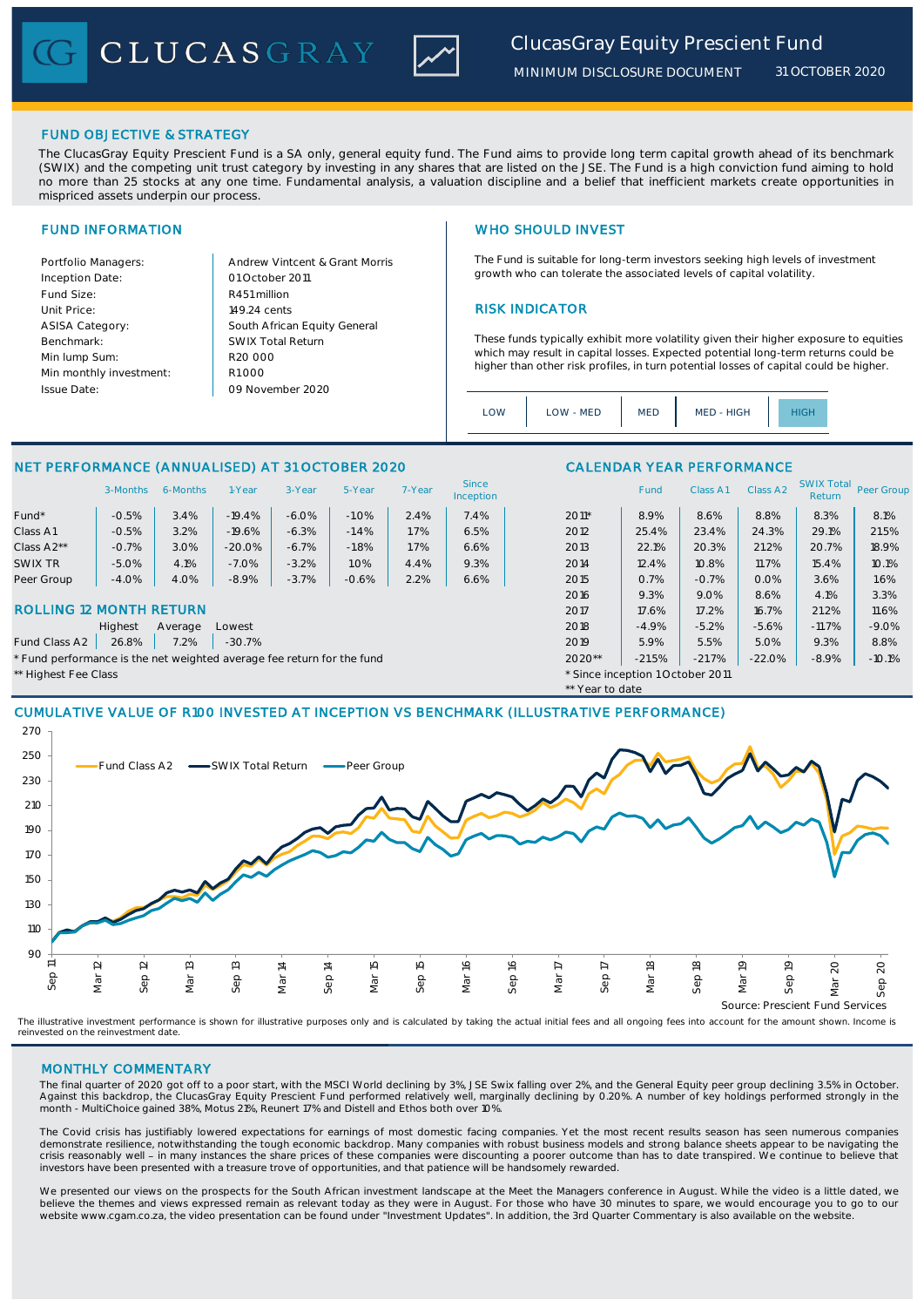

# *ClucasGray Equity Prescient Fund*

*MINIMUM DISCLOSURE DOCUMENT 31 OCTOBER 2020*

| Naspers              | 9.6% |
|----------------------|------|
| <b>Standard Bank</b> | 6.4% |
| ABSA Group           | 5.8% |
| Brit AM Tobacco      | 4.9% |
| Anglo American       | 4.4% |
| <b>MTN</b>           | 4.3% |
| <b>BHP Group</b>     | 3.7% |
| Exxaro               | 3.6% |
| Multichoice          | 3.5% |
| Firstrand            | 3.4% |

Distribution Frequency Distribution Date

Last Distribution 1.03% 0.03% 0.03% 0.03% 0.03% 0.03% 0.03% 0.03% 0.03% 0.03% 0.03% 0.03% 0.03% 0.03% 0.03% 0.0 01 April Annually

# TOP 10 EQUITY HOLDINGS FUND ASSET ALLOCATIONS



# DISTRIBUTIONS FEE STRUCTURE

| <b>TFR</b>                          | Class A2 Class A1 |       |
|-------------------------------------|-------------------|-------|
| Annual Management Fee (excl. VAT)   | 1.30%             | 0.90% |
| Other Cost                          | 0.03%             | 0.03% |
| <b>VAT</b>                          | 0.20%             | 0.14% |
| Total Expense Ratio (incl. VAT)     | 1.53%             | 1.07% |
| Transaction Costs (incl. VAT)       | 0.39%             | 0.39% |
| Total Investment Charge (incl. VAT) | 192%              | 1.46% |